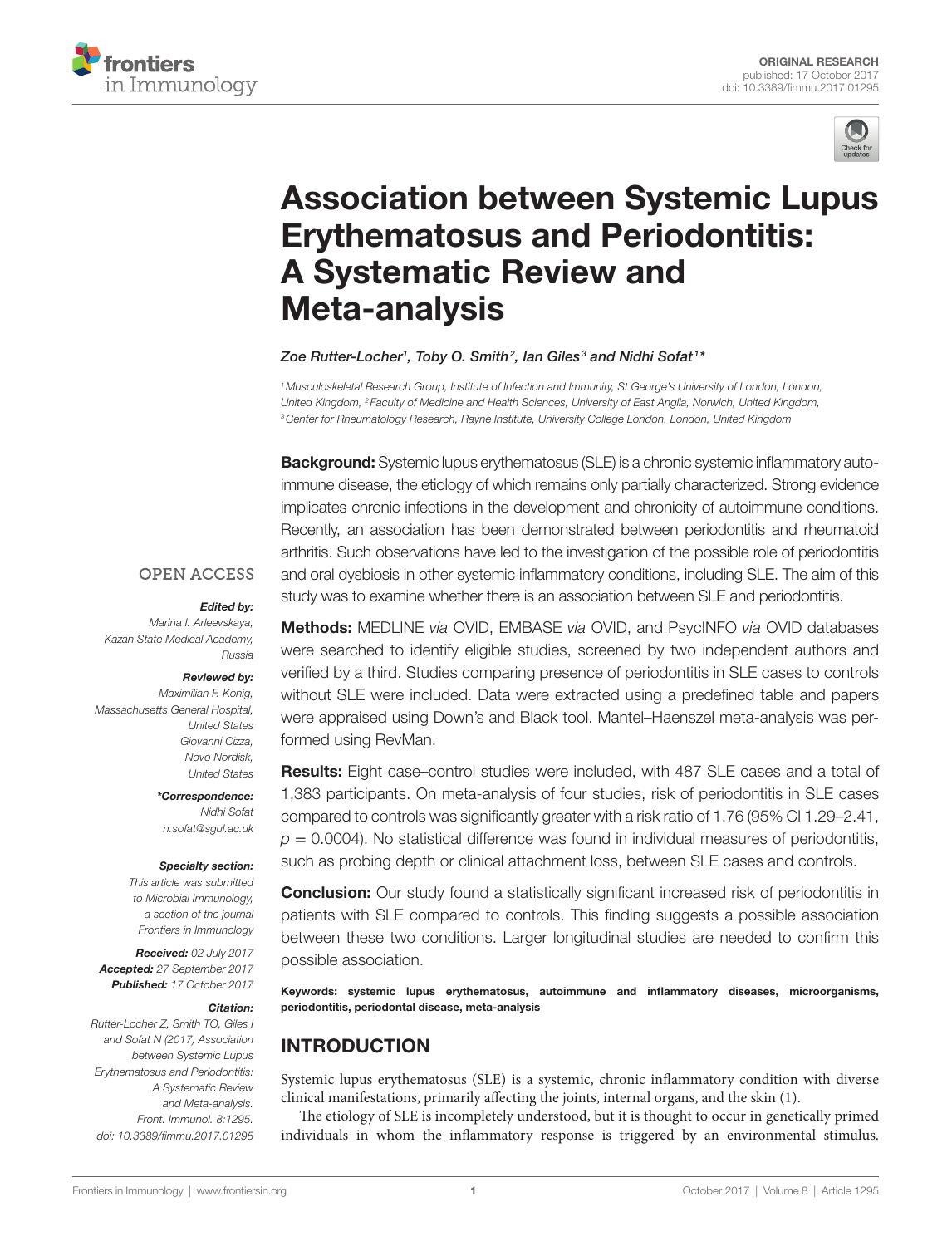Immunosuppressant medications are the mainstay of treatment, but these are limited both in efficacy and by multiple side effects which lead to significant morbidity and mortality. Oral manifestations of SLE are common and typically take the form of painless oral ulcers that are frequently present during disease flares and are included in current SLE classification criteria ([2](#page-7-1)).

Periodontitis is an infectious-inflammatory condition, affecting the periodontal ligament and alveolar bone [\(3\)](#page-7-2). Most cases are due to the chronic accumulation of oral plaque which initiates inflammation, further bacterial colonization and tissue destruction. Gingivitis usually occurs first and can be reversed with oral hygiene methods. However, once the inflammation extends past the gums to the deeper tissues, the loss of periodontal attachment and bone causes progressive loosening of teeth, eventually leading to their loss ([4](#page-7-3)). The "red complex" organisms, *Porphyromonas gingivalis*, *Tannerella forsythia*, and *Treponema denticola*, have a key role in the development of periodontitis [\(5,](#page-7-4) [6\)](#page-7-5).

There is strong evidence that periodontitis, and specifically oral dysbiosis is associated with autoimmune inflammatory disease, principally rheumatoid arthritis (RA). A recent meta-analysis including 153,492 participants showed a significant association between periodontitis and rheumatoid arthritis [\(7\)](#page-7-6). Two specific bacteria have been implicated in triggering the underlying inflammatory process, *P. gingivalis* [\(8](#page-7-7), [9](#page-7-8)) and *Aggregatibacter actinomycetemcomitans* ([10\)](#page-7-9). Clinical trials are underway to investigate the effect of non-surgical treatment of periodontitis, such as oral hygiene and mechanical removal of plaque in RA.

There is increasing interest regarding the possible role of oral dysbiosis in the etiology of other autoimmune inflammatory conditions, including SLE. Further understanding of any potential association between periodontitis and SLE would expand current knowledge of the etiology of SLE and may lead to novel management strategies.

In this review, we hypothesized that there may be an association between SLE and periodontitis. To evaluate this hypothesis, we conducted a systematic review and meta-analysis of relevant publications.

## MATERIALS AND METHODS

The protocol for the review was registered with PROSPERO (Registration number: CRD42016053490) an international register of systematic reviews [\(http://www.crd.york.ac.uk/PROSPERO/\)](http://www.crd.york.ac.uk/PROSPERO/). We used the Preferred Reporting Items for Systematic Reviews and Meta-Analyses (PRISMA) 2009 checklist to report the review ([11\)](#page-7-10).

## Eligibility Criteria for Population

Participants in the studies needed to have a diagnosis of SLE based on internationally recognized criteria, ACR 1982/1997 revised classification criteria [\(12\)](#page-7-11) or clinical diagnosis by a rheumatologist. Studies which included participants of all ages, gender, and disease severity were eligible.

## Eligibility Criteria for Study

To be included, studies needed to be observational studies of cross-sectional, case–control, or cohort design. Journal articles and conference proceedings were included. Review articles,

case reports, animal model studies, and those with unavailable abstracts were excluded. Non-English language papers were excluded. There were no restrictions on date of publication or publication status.

#### Eligibility Criteria for Outcome Measure

To be included, prevalence of periodontitis using standardized measures needed to be reported in both SLE population and non-SLE population.

#### Search Strategy

MEDLINE *via* OVID, EMBASE *via* OVID, and PsycINFO *via* OVID databases were searched using the following terms: systemic lupus erythematosus, SLE, lupus erythematosus, systemic or lupus nephritis, lupus vasculitis and Periodont\*, gum disease, gingivitis, tooth decay, oral health, dental health, oral plaque index (PI), probing pocket depth, bleeding on probing (BOP), and clinical attachment loss (CAL). In addition, Google Scholar was searched using the following term "Periodontitis and systemic lupus erythematosus." The searches were re-run just before the final analyses on the 03/08/2017.

## Study Selection

The Titles and/or abstracts were screened by two independent authors (Zoe Rutter-locher and Toby O. Smith) to identify potential eligible studies. Final selection of studies was performed by two independent authors (Zoe Rutter-locher and Toby O. Smith) and verified by a third author (Nidhi Sofat) by reviewing the full text based on inclusion criteria above. Any disagreements were resolved by discussion.

#### Data Extraction

A standardized, pre-piloted form was used to extract data from the included studies. Extracted information included: (1) study design including, publication journal and date, inclusion and exclusion criteria, diagnostic criteria of SLE, definition of periodontitis, (2) study participant demographics including % females, mean age, years of SLE disease, therapies, measure of severity of SLE, and (3) periodontal measures including prevalence of periodontitis, oral plaque index (PI), probing depth (PD), clinical attachment loss (CAL), and bleeding on probing (BOP). Two authors (Zoe Rutter-locher and Toby O. Smith) extracted the data independently, discrepancies were identified and resolved through discussion (with a third author, Nidhi Sofat, where necessary). Authors were contacted by email to obtain missing information and included when received.

## Quality Assessment

Risk of bias and quality assessment was reviewed using Downs and Black tool for non-randomized control trials [\(13\)](#page-7-12). This 27-point tool assesses studies on five key sections: (1) study quality (10 points), (2) external validity (3 points), (3) study bias (7 points), (4) confounding and selection bias (6 points), and (5) Power of the study (1 point). Disagreements between the review authors over the risk of bias in particular studies were resolved by discussion, with involvement of a third review author where necessary.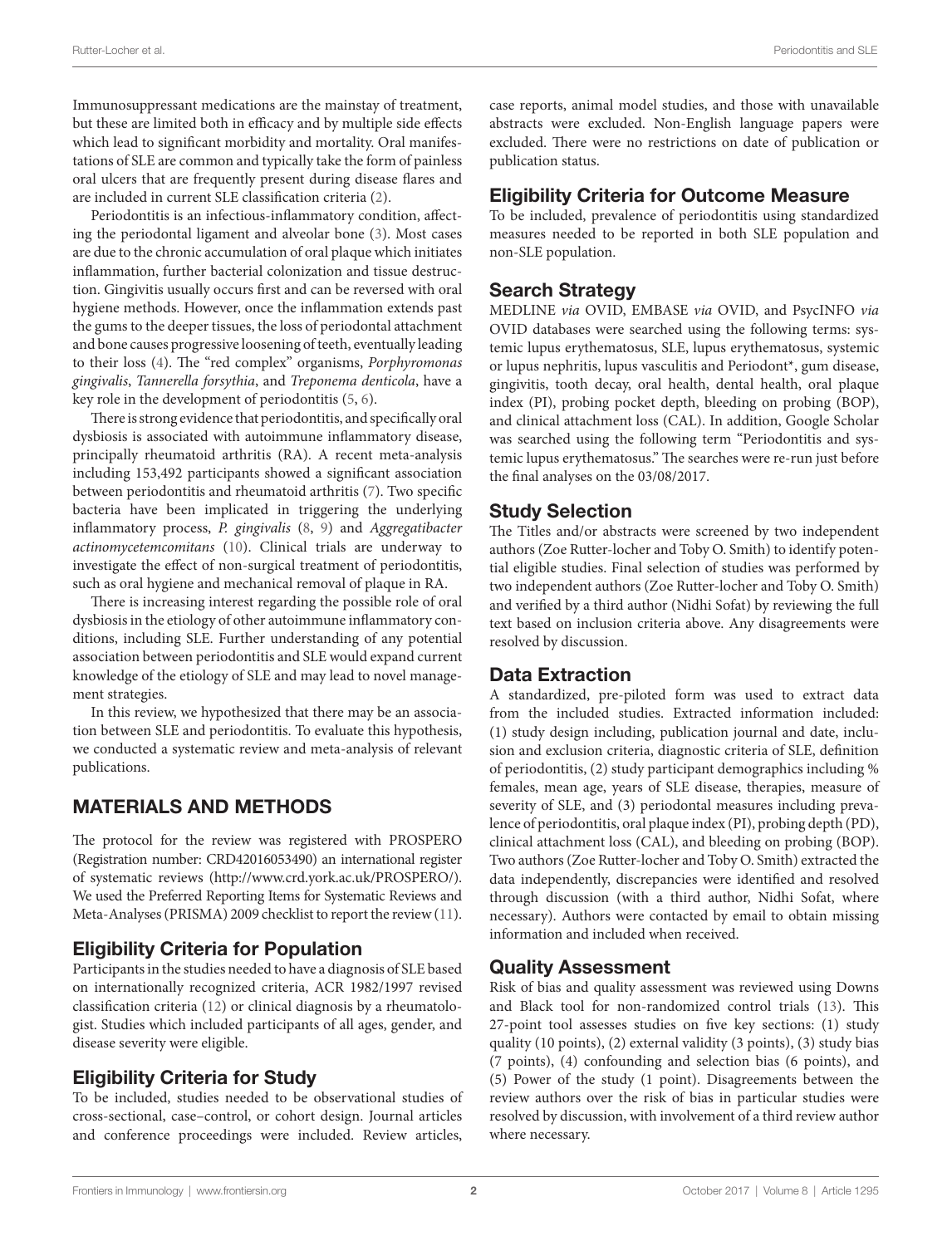## Data Analysis

As there was homogeneity in participants, study design and outcome measure on visual assessment of the data extraction table, a meta-analysis was performed. Primary outcome was to calculate relative risk of periodontitis in participants with SLE compared to participants without SLE. Secondary outcomes were to calculate relative risk or mean difference for measures of periodontal disease. These measures of periodontal disease included PD, oral PI, BOP, bleeding gingival index, and CAL.

Median and interquartile range were converted to mean (SD) to allow comparison of studies, under the assumption of normal distribution. A fixed effect meta-analysis was performed when the inconsistency value (*I*-squared) was ≤50% and Chi-squared equates *p*= 0.10 and a random-effect meta-analysis when *I*-squared was  $>50\%$  and Chi-squared equates to  $p < 0.10$ . Risk ratio with 95% confidence intervals was calculated for the prevalence rates of periodontitis and the mean difference was calculated for continuous variables. Risk of bias was identified in Down's and Black tool. Publication bias was not performed as it is convention to only present a funnel plot for 10 or more data points in a meta-analysis [\(14\)](#page-7-13).

All analysis and forest plots were performed on RevMan Version 5.3 (Copenhagen: The Nordic Cochrane Centre, The Cochrane Collaboration, 2014).

# RESULTS

#### Search Results

As shown in **[Figure 1](#page-3-0)**, a total of 485 studies were identified using the search strategy. Of these, 454 were excluded as they were duplicates, non-English articles, review articles, or non-relevant. The 31 remaining full length articles were screened and eight were deemed appropriate to be included in the qualitative and quantitative analysis.

#### Study Design

The study characteristics are shown in **[Table 1](#page-4-0)** and Table S1 in Supplementary Material. All studies included in the meta-analysis were case-control in design. Seven were published in peer review journals and one was taken from conference proceedings (15). Most studies (six of seven) were published since 2015. The remaining articles were published between 1993 and 2007. Three studies were based in Europe (two in the UK and one in Germany), two in Brazil, one in Saudi Arabia, one in Taiwan, and one in China.

The total number of study participants was 1,383 which included 487 cases of SLE. All studies defined cases as fulfilling the ACR 1982/1997 revised classification criteria for diagnosis of SLE [\(12](#page-7-11)). Cases were recruited mainly from Rheumatology clinics, with the exception of Meyer et al. who recruited from the "Department of Internal Medicine" (19). All studies defined controls as either "Healthy" or "Individuals without a history of rheumatic conditions or autoimmune disease." Controls were recruited from a variety of sources including dental clinics, staff at the medical school and epidemiological survey. Most studies included exclusion criteria in order to reduce the effect of confounders such as age, smoking, recent antibiotics usage, but this varied between studies.

#### Quality Assessment

Quality assessment was hindered by the limited information available for some studies, especially those that came from conference proceedings. As shown in **[Table 2](#page-4-1)**, studies included in this meta-analysis had clear hypothesis, outcome measures and aims ( $N = 8$ , 100%). The participants were representative of the population  $(N = 7, 88%)$  and the outcome measures were reliable and clearly reported  $(N = 8, 100\%)$  with estimates of random variability  $(N = 7, 88\%)$ . Particular limitations were that assessors were not blinded  $(N = 1, 13%)$  and sufficiently powered cohort size was present in only half of studies  $(N = 4, 50\%).$ 

#### Study Participant Demographics

**[Table 3](#page-5-0)** shows the demographic of the cohorts. A total of 1,383 participants were included in the meta-analysis, with 487 participants with SLE and 896 participants without SLE. Mean age of participants with SLE was 41.3 years and controls was 42.8 years, excluding juvenile SLE. All studies had a predominance of females. Mean duration of disease was, as expected, lowest in study by Fernandes et al. looking at juvenile SLE (18). Excluding this study, mean disease duration ranged from 4.5 to 11 years. Use of immunosuppressant's varied from 36 to 100%. There was also variability in what medications were included under the term "immunosuppression." There was insufficient detailed data in order to control for immunosuppressant use in meta-analysis. Importantly, smoking status, a known risk factor for periodontitis, was the same in cases and controls in those studies with available data.

## Meta-analysis: SLE and Periodontitis Prevalence

As shown in **[Table 4](#page-5-1)**, all studies used similar measures of periodontitis. Four of the seven studies, which included 1,064 participants, defined periodontitis (15, 17, 21–[23\)](#page-7-14). Three studies (15, 17, 22) differentiated between mild and severe periodontitis.

The prevalence rates of periodontitis were similar in these four studies. The exceptions were the lower prevalence rate of periodontitis in the controls of the study by Wang et al. and Zhang et al. (21, 22). On meta-analysis, risk of periodontitis in SLE patients compared to controls was significantly greater with a risk ratio of 1.76 (95% CI 1.29–2.41, *p* = 0.0004, **[Figure 2](#page-5-2)**). Furthermore, this greater risk ratio remained significant when the study published as a conference proceeding was excluded from the meta-analysis (RR 2.05 95% CI 1.15–3.66, *p* = 0.02) and when the study by Wang et al. was excluded from meta-analysis (RR 1.50 95% CI 1.28–1.75, *p* < 0.00001). Interestingly two studies which differentiated between mild and severe periodontitis found no difference in the prevalence of severe periodontitis between cases and controls, whereas one did (22).

## Meta-analysis: SLE and Measures of Periodontal Disease

All studies provided data on measures of periodontal disease. Six of the eight studies reported oral PI (16, 18–20, 22, [23](#page-7-14)). Six of the studies reported on presence of gingivitis (16–20, 22, [23](#page-7-14)), with five reporting BOP and two Loe and Silness gingival index (20, 22). Six studies provided data on PD (15–17, 20–[23\)](#page-7-14) and four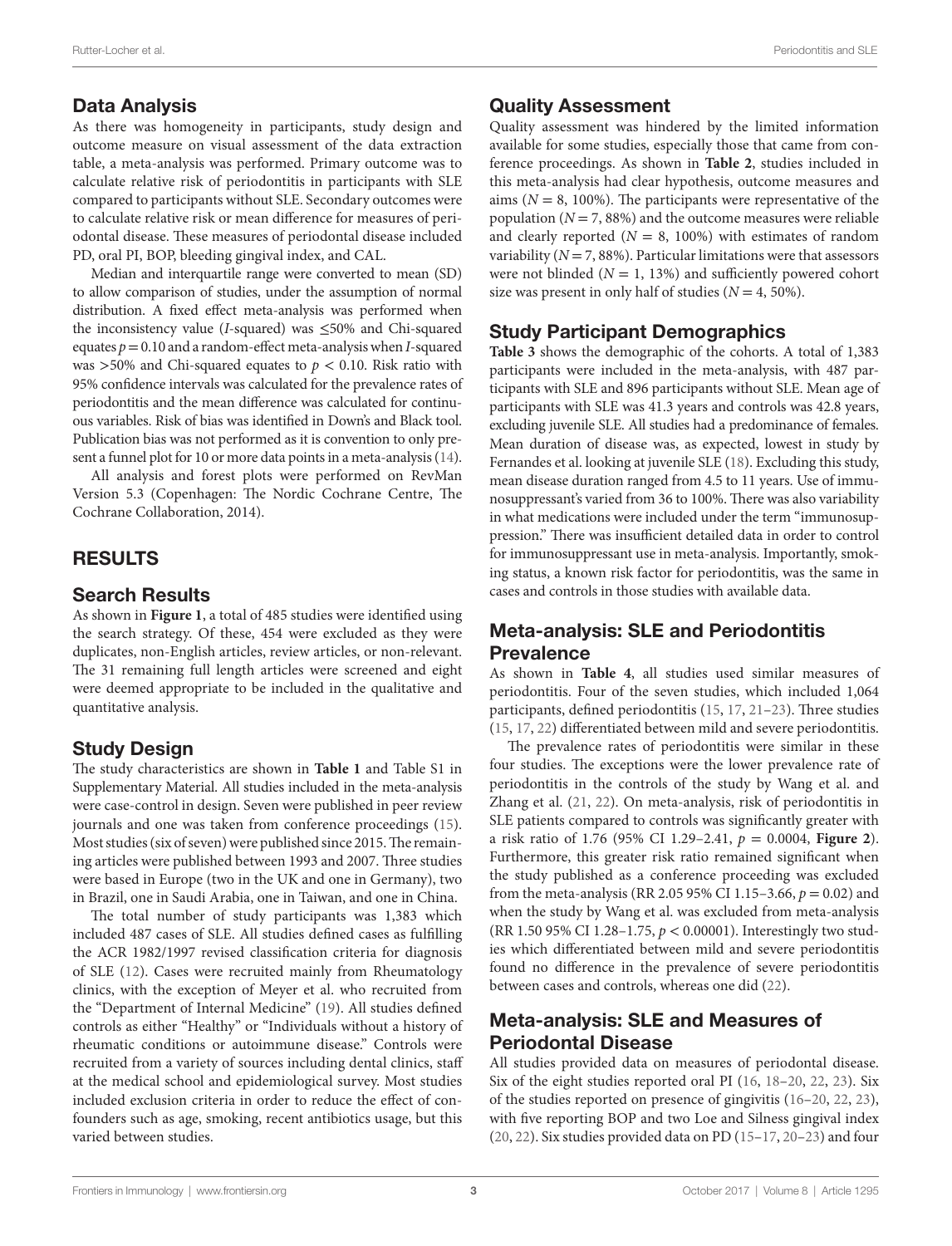

<span id="page-3-0"></span>on CAL (16, 17, 21–[23](#page-7-14)) which are the gold standard measures of periodontitis. Four studies reported on residual teeth (16, 19–21), and two reported the WHO DMFT index (decayed-missing-filled teeth index) (18, 19). Meyer et al. and Zhang et al. were the only studies to use radiographs to measure bone loss, an accurate measure of periodontitis (19, 22).

Number of residual teeth was very similar in all studies. Overall, the mean residual teeth count was 23.68 for SLE and 23.65 for controls. On meta-analysis there was no significant difference in mean of PI (0.03, 95% CI −0.09–0.16, *p* = 0.62, **[Table 5](#page-6-0)**, Figure S1 in Supplementary Material) or BOP (1.60, 95% CI −0.72–3.92, *p* = 0.18, **[Table 5](#page-6-0)**, Figure S2 in Supplementary Material).

We also performed meta-analysis on the gold standard measures of periodontitis. Risk of PD  $\geq$  5 mm was greater in SLE patients compared to controls but this was not statistically significant with risk ratio of 1.34 (95% CI 0.99–1.82, *p* = 0.06, **[Table 5](#page-6-0)**, Figure S3 in Supplementary Material). Risk of CAL  $\geq$  2 and difference in means for PD and CAL were not statistically different between cases and controls; Risk of CAL  $\geq$  2 risk ratio 1.09 (95% CI 0.99–1.21, *p*= 0.08, **[Table 5](#page-6-0)**, Figure S4 in Supplementary Material), PD difference in means 0.08 (95% CI −0.27–0.43, *p* = 0.66, **[Table 5](#page-6-0)**, Figure S5 in Supplementary Material), CAL difference in means 0.41 (95% CI −0.12–0.95, *p*= 0.13, **[Table 5](#page-6-0)**, Figure S6 in Supplementary Material). Excluding the study in Juvenile SLE by Fernandes et al. did not make a significant difference to any outcome.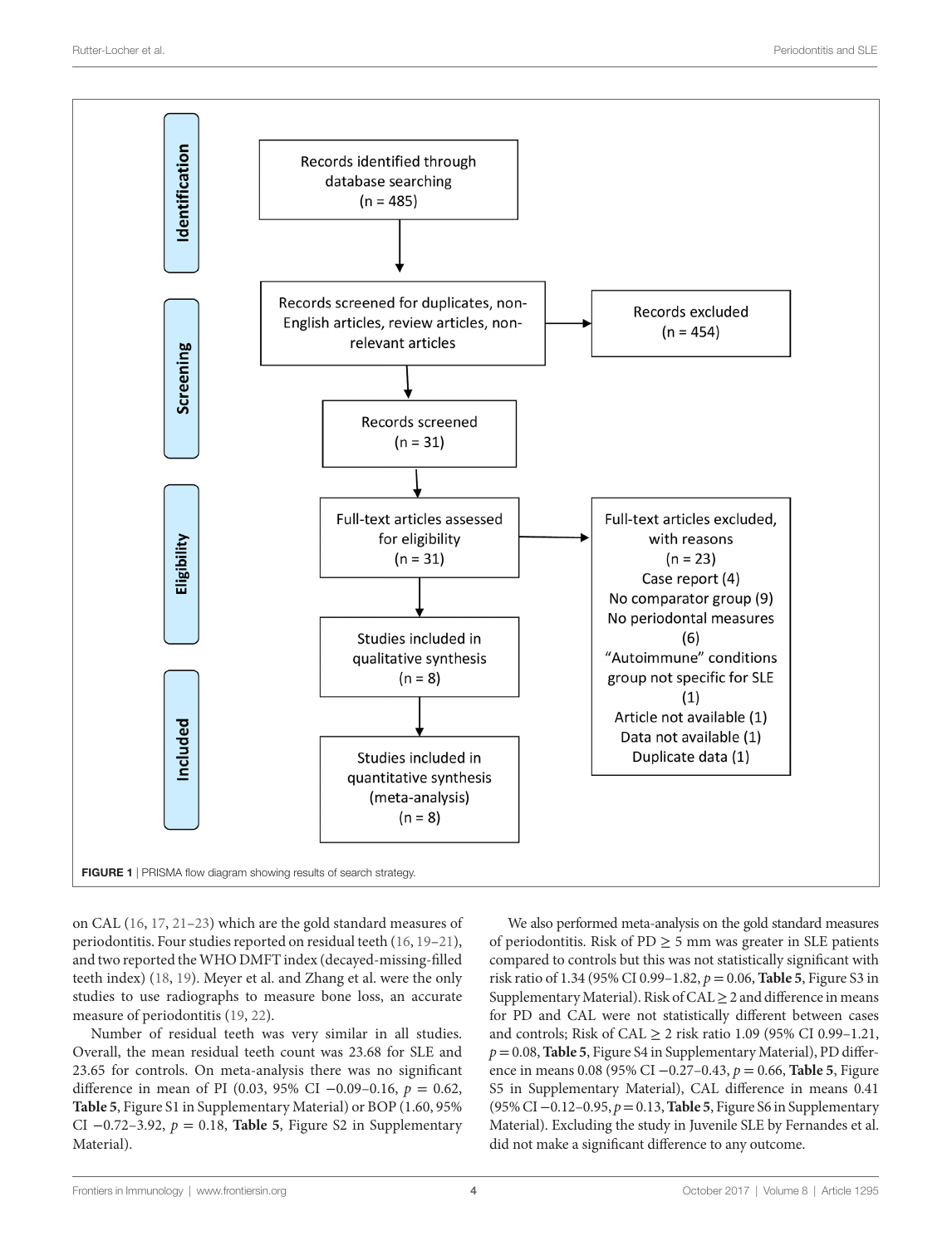<span id="page-4-0"></span>

| Reference              | Country      | Time period | <b>Systemic lupus</b><br>erythematosus<br>(SLE) cases | Control | cases                                            | Inclusion criteria Exclusion criteria cases                                                                                                                                                                                                                      |
|------------------------|--------------|-------------|-------------------------------------------------------|---------|--------------------------------------------------|------------------------------------------------------------------------------------------------------------------------------------------------------------------------------------------------------------------------------------------------------------------|
| Al-Mutairi et al. (16) | Saudi Arabia | 2012-2014   | 25                                                    | 50      | Diagnosis SLE,<br>female, $>20$ years<br>old     | Smoking, pregnancy, diabetes mellitus, history of periodontal<br>treatment in the preceding 6 months, antibiotic prophylaxis                                                                                                                                     |
| Calderaro et al. (17)  | Brazil       | 2013-2014   | 75                                                    | 75      | Diagnosis SLE,<br>$>18$ years old, $>8$<br>teeth | SLE overlap diseases, treatment of periodontitis in the preceding<br>6 months, antibiotics in the preceding 3 months, antibiotic<br>prophylaxis, end-stage renal failure, pregnancy or lactation,<br>neoplasia in preceding 5 years, acute or chronic infections |
| de Pablo et al. (15)   | UK           | Not stated  | 105                                                   | 484     | Diagnosis SLE                                    | Unknown                                                                                                                                                                                                                                                          |
| Fernandes et al. (18)  | Brazil       | 2004-2005   | 48                                                    | 48      | Diagnosis juvenile<br><b>SLE</b>                 | Current periodontal treatment                                                                                                                                                                                                                                    |
| Meyer et al. (19)      | Germany      | 1995-1996   | 46                                                    | 50      | Diagnosis SLE                                    | Current antibiotic or antiviral treatment                                                                                                                                                                                                                        |
| Mutlu et al. (20)      | UK           | Not stated  | 27                                                    | 25      | Diagnosis SLE                                    | Pregnancy, antibiotics in the preceding 6 months, history of<br>periodontal disease                                                                                                                                                                              |
| Wang et al. (21)       | Taiwan       | 2012-2013   | 53                                                    | 56      | Diagnosis SLE                                    | Smoking, antibiotics in the preceding 3 months, periodontal<br>treatment in the preceding 3 months                                                                                                                                                               |
| Zhang et al. (22)      | China        | 2015-2016   | 108                                                   | 108     | Diagnosis of SLE                                 | Hearing and cognitive impairment, diabetes, renal failure,<br>pregnancy, and lactation, cancer, history of periodontal<br>treatment preceding 3 months, antibiotics preceding 3 months,<br>number teeth $<$ 4                                                    |

<span id="page-4-1"></span>TABLE 2 | Down and Black's appraisal.

|                                                                                              |     | $\overline{2}$ | 3         | 4   | 5         | 6   | 7         | 8   |
|----------------------------------------------------------------------------------------------|-----|----------------|-----------|-----|-----------|-----|-----------|-----|
| Hypotheses/aims/objectives clearly described                                                 |     |                | J         |     |           | ✓   |           |     |
| Main outcome measures clearly described                                                      |     |                |           |     | ✓         |     |           |     |
| Characteristics of patients/subjects clearly described                                       | χ   |                | <b>NS</b> |     | χ         | χ   |           |     |
| Interventions of interest clearly described                                                  |     |                | ✓         |     |           | ✓   |           |     |
| Distribution of principal confounders in each group clearly described                        |     |                | <b>NS</b> |     | χ         | χ   |           |     |
| Main findings clearly described                                                              |     |                |           |     |           |     |           |     |
| Estimates of random variability in the data provided                                         |     |                | ✓         |     | ✓         |     | χ         |     |
| Important adverse events reported                                                            | N/A | N/A            | N/A       | N/A | N/A       | N/A | N/A       | N/A |
| Characteristics of patients lost to follow-up described                                      | N/A | N/A            | N/A       | N/A | N/A       | N/A | N/A       | N/A |
| Actual probability values reported                                                           | ✓   | $\checkmark$   | ✓         | ✓   | ✓         | ✓   | ✓         | ✓   |
| Participants approached representative of entire population                                  |     |                |           | χ   | ✓         | ✓   |           |     |
| Participants recruited representative of entire population                                   |     |                |           | χ   | ✓         | ✓   |           |     |
| Staff, places, and facilities were patients treated representative of majority of population |     |                |           | χ   | ✓         |     |           |     |
| Blinding of study subjects                                                                   | N/A | N/A            | N/A       | N/A | N/A       | N/A | N/A       | N/A |
| Blinding of assessors                                                                        | χ   | χ              | <b>NS</b> | χ   | χ         | χ   | χ         | ✓   |
| Data based on data-dredging clearly stated                                                   | N/A | N/A            | N/A       | N/A | N/A       | N/A | N/A       | N/A |
| Time period between the intervention and outcome the same for cases and controls             | N/A | N/A            | N/A       | N/A | N/A       | N/A | N/A       | N/A |
| Appropriate statistical tests used                                                           | ✓   | ✓              | <b>NS</b> | ✓   | ✓         | ✓   | ✓         | ✓   |
| Compliance to intervention reliable                                                          | N/A | N/A            | N/A       | N/A | N/A       | N/A | N/A       | N/A |
| Main outcome measure reliable and valid                                                      |     |                | ✓         | ✓   | ✓         | ✓   | ✓         |     |
| Intervention groups or case-controls recruited from same population                          |     | ✓              | ✓         |     | <b>NS</b> | χ   | <b>NS</b> |     |
| Intervention groups or case-controls recruited at the same time                              |     |                | <b>NS</b> | ✓   | ✓         | ✓   | ✓         |     |
| Study subjects randomized to the interventions                                               | N/A | N/A            | N/A       | N/A | N/A       | N/A | N/A       | N/A |
| Was concealed randomization to allocation undertaken                                         | N/A | N/A            | N/A       | N/A | N/A       | N/A | N/A       | N/A |
| Adequate adjustment made in the analysis of confounders                                      | ✓   | ✓              | ✓         | ✓   | χ         | ✓   | ✓         |     |
| Patient losses accounted for                                                                 | N/A | N/A            | N/A       | N/A | N/A       | N/A | N/A       | N/A |
| Sufficiently powered cohort size                                                             | χ   |                | ✓         | χ   | χ         | χ   |           |     |

*S, not stated; N/A, not applicable.*

1, Al-Mutari et al. ([16\)](#page-7-15); 2, Calderaro et al. ([17\)](#page-7-16); 3, de Pablo et al. ([15](#page-7-17)); 4, Fernandes et al. [\(18](#page-7-18)); 5, Meyer et al. ([19](#page-7-19)); 6, Mutlu et al. [\(20](#page-7-20)); 7, Wang et al. ([21](#page-7-21)); 8, Zhang et al [\(22\)](#page-7-22).

# **DISCUSSION**

Our report is the first systematic review to examine the association between periodontitis and SLE. On meta-analysis we found a statistically significant overall increased risk of periodontitis in patients with SLE compared to controls, suggesting an association between these two conditions. However, there was no statistical difference in individual measures of periodontitis, such as PD or CAL, between SLE cases and controls.

We found no significant difference in oral PI or BOP between SLE cases and controls. Plaque induced periodontitis is the most common form of periodontitis, and so a high oral PI would suggest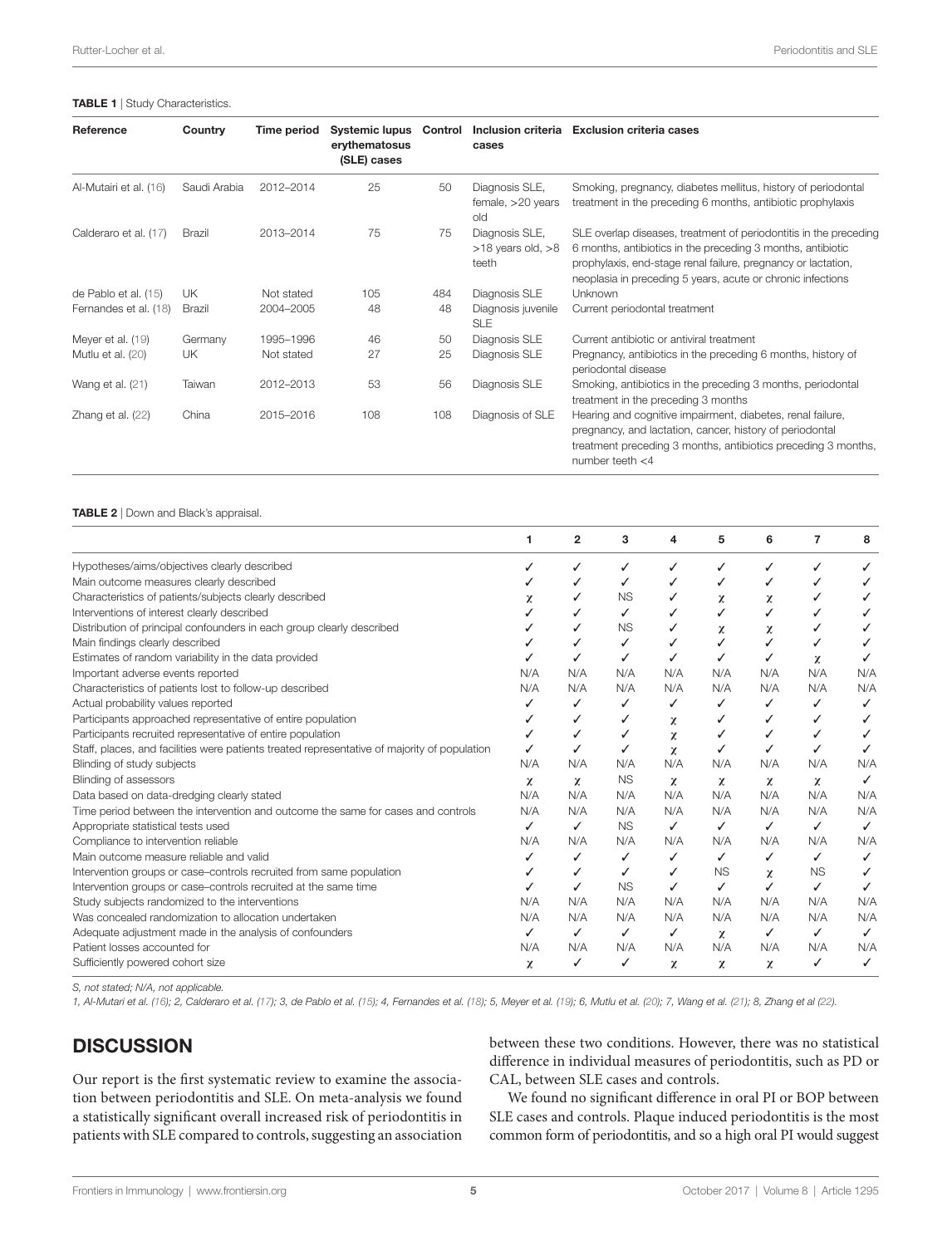#### <span id="page-5-0"></span>TABLE 3 | Demographic of cohorts.

| Reference              | Mean age SLE/<br>controls | % Females, SLE/<br>controls | Years of<br><b>SLE</b> disease<br>(mean) | Use prednisolone<br>(% SLE) | Use of immunosuppressant<br>(% SLE) | <b>Smoking status</b><br><b>SLE/controls</b> |  |
|------------------------|---------------------------|-----------------------------|------------------------------------------|-----------------------------|-------------------------------------|----------------------------------------------|--|
| Al-Mutairi et al. (16) | 33/37                     | 100/100                     | 6.5                                      | 100                         | 36                                  | 0/0                                          |  |
| Calderaro et al. (17)  | 38/41                     | 91/77                       | 11                                       | 83                          | 79                                  | 11/11                                        |  |
| de Pablo et al. (15)   | 46/49                     | 92/56                       | <b>DM</b>                                | <b>DM</b>                   | <b>DM</b>                           | <b>DM</b>                                    |  |
| Fernandes et al. (18)  | 14/13                     | 85/67                       | 3.1                                      | 98                          | 48                                  | 0/0                                          |  |
| Meyer et al. (19)      | 40/46                     | <b>DM</b>                   | 4.5                                      | <b>DM</b>                   | <b>DM</b>                           | <b>DM</b>                                    |  |
| Mutlu et al. (20)      | 48/44                     | 96/92                       | <b>DM</b>                                | 81 <sup>a</sup>             | 81 <sup>a</sup>                     | <b>DM</b>                                    |  |
| Wang et al. $(21)$     | 47/44                     | 100/100                     | <b>DM</b>                                | <b>DM</b>                   | 100                                 | 0/0                                          |  |
| Zhang et al. (22)      | 37/39                     | 100/100                     | 7.5                                      | 67                          | 41                                  | <b>DM</b>                                    |  |

*DM, data missing.*

*a Use prednisolone or immunosuppression.*

<span id="page-5-1"></span>**TABLE 4** | Definition of periodontitis and measures of periodontitis.

| Reference              | Definition of periodontitis                                                               | Measure oral plaque<br>build up | <b>Measure gingivitis</b> | <b>Measure periodontitis</b> |
|------------------------|-------------------------------------------------------------------------------------------|---------------------------------|---------------------------|------------------------------|
| Al-Mutairi et al. (16) | None                                                                                      | PI                              | <b>BOP</b>                | RT. PD. CAL                  |
| Calderaro et al. (17)  | $\geq$ 2 sites PD $\geq$ 4 mm and $\geq$ 2 sites CAL $\geq$ 3 mm or 1 site<br>$PD > 5$ mm | PI                              | <b>BOP</b>                | PD. CAL                      |
| de Pablo et al. (15)   | $>1$ sites PD $> 5$ mm                                                                    | None                            | None                      | <b>PD</b>                    |
| Fernandes et al. (18)  | None                                                                                      | PI                              | <b>BOP</b>                | <b>DMFT</b>                  |
| Meyer et al. (19)      | None                                                                                      | PI                              | <b>BOP</b>                | Bone loss, RT, DMFT          |
| Mutlu et al. (20)      | None                                                                                      | P <sub>1</sub>                  | Loe and Silness GI        | RT. PD                       |
| Wang et al. (21)       | $\geq$ 20% of tooth sites with PD $\geq$ 4 mm or CAL $\geq$ 4 mm                          | None                            | None                      | TT. PD. CAL                  |
| Zhang et al. (22)      | $CAL > 3$ combined with panoramic radiographs                                             | PI                              | BOP. GI                   | Bone loss, PD, CAL           |

*PI, oral plaque index; BOP, bleeding on probing; GI, gingival index; MT, residual teeth; PD, probing depth; CAP, clinical attachment loss; DMFT, decayed-missing-filled index; CAL, clinical attachment loss.*



<span id="page-5-2"></span>FIGURE 2 | Forest-plot representing risk ratio of periodontitis between cases with systemic lupus erythematosus (SLE) and healthy controls

a greater risk of developing periodontitis. BOP is a measure of gingivitis, the reversible gingival inflammation which precedes periodontitis. Therefore, although these measures do highlight potential risk of periodontitis, the absence of a significant difference between cases and controls does not preclude an association between SLE and periodontitis.

There was also no difference in means of PD. PD calculates the depth of periodontal pockets and is a measure of current periodontal disease. The British Society of Periodontology delineates a healthy sulcus as <3.5 mm and a periodontal pocket as  $\geq$ 3.5 mm [\(24](#page-7-23)). We propose that calculating differences in mean PD < 3.5 mm is, therefore, not clinically significant and risk ratio of PD above a certain level is more appropriate. In this case, the finding that  $PD \geq 5$  mm was higher in SLE potentially supports

the evidence that periodontitis is associated with SLE. However, as this was not significant further studies with larger sample size will be needed to elucidate this further.

Clinical attachment loss is the other gold standard measurement for periodontitis ([25\)](#page-7-24) and is representative of cumulative destruction. Although CAL  $\geq$  2 mm and mean difference in CAL was higher in SLE compared to controls, this not significantly different. Again, further studies are needed to investigate this relationship.

The finding that periodontitis is associated with SLE is in agreement with other studies examining this relationship. Case studies since the 1980s have suggested a link between SLE and gum disease. Rhodus and Johnson found 93.8% of SLE patients had periodontitis ([26](#page-7-25)), while a Japanese study reported a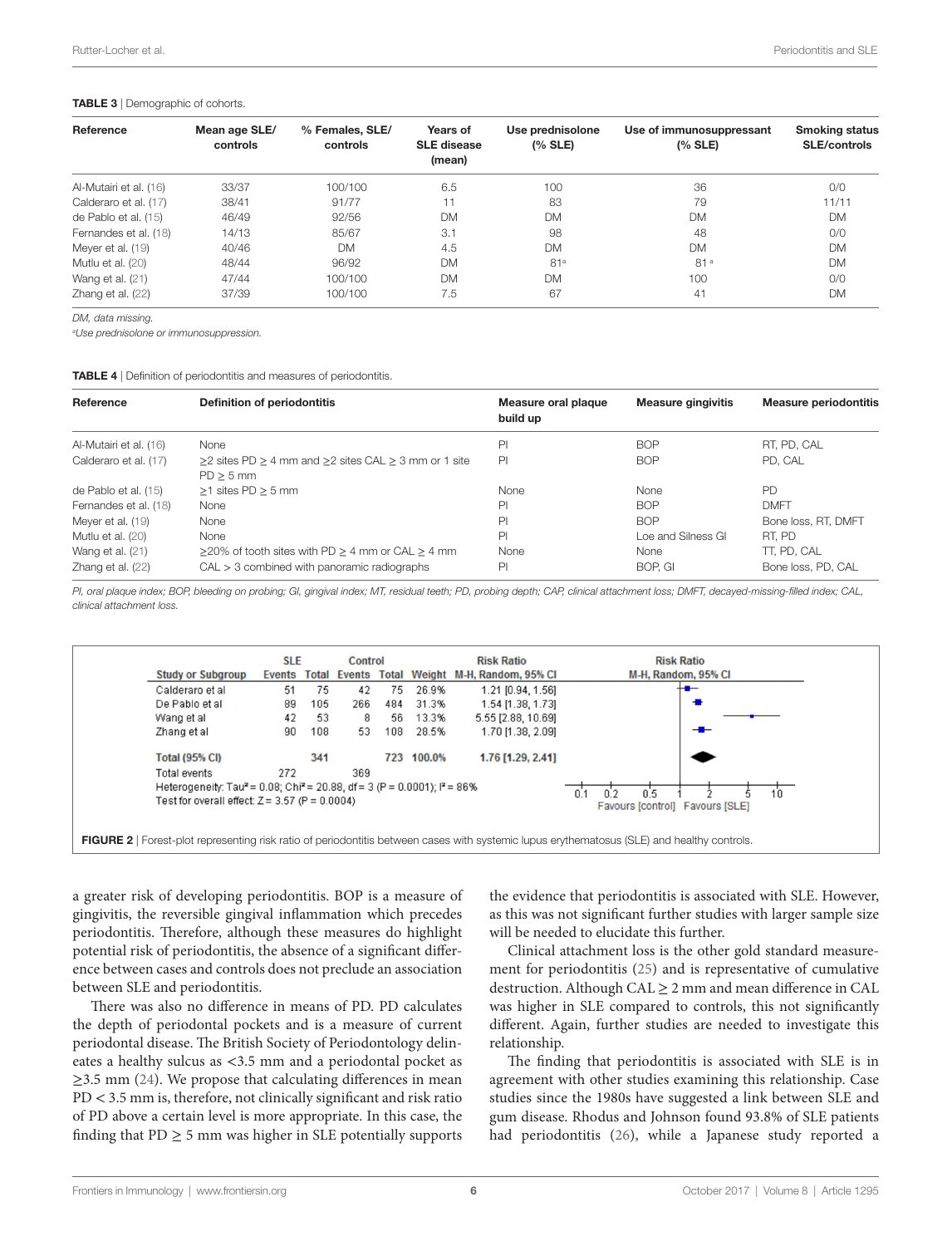#### <span id="page-6-0"></span>TABLE 5 | Results from meta-analysis.

| Outcome                                          | <b>Relative risk</b><br>$(95% \text{ Cl})$     | p value      | N          | <b>Statistical</b><br>heterogeneity<br>$(I^2; Chi^2)$ |
|--------------------------------------------------|------------------------------------------------|--------------|------------|-------------------------------------------------------|
| Periodontitis                                    | 1.76 (1.29-2.41)                               | < 0.01       | 1,064      | 86%; 0.0001                                           |
| P <sub>la</sub>                                  | $0.03(-0.09 - 0.16)$                           | 0.62         | 685        | $94\%: < 0.0001$                                      |
| Bleeding on<br>probing <sup>a</sup>              | $1.60 (-0.72 - 3.92)$                          | 0.18         | 633        | 41%: 0.15                                             |
| Probing depth<br>$(PD) \geq 5$ mm                | 1.34 (0.99-1.82)                               | 0.06         | 923        | 68%; 0.03                                             |
| Clinical<br>attachment loss<br>$(CAL) \geq 2$ mm | 1.09 (0.99-1.21)                               | 0.08         | 334        | 42%: 0.18                                             |
| $PD$ (mm) <sup>a</sup><br>CAL (mm) <sup>a</sup>  | $0.08 (-0.27 - 0.43)$<br>$0.41 (-0.12 - 0.95)$ | 0.66<br>0.13 | 493<br>441 | 99%; < 0.0001<br>87%: 0.0005                          |

*a Mean difference analysis.*

*CI, confidence intervals.*

prevalence of periodontitis of 70% in SLE compared to 30% in the general population [\(27\)](#page-7-26). Higher disease activity, measured by SLE Disease Activity Index (SLEDAI) [\(28](#page-7-27)), predicts worse periodontal disease [\(24](#page-7-23), [29\)](#page-7-28) and non-surgical treatment of periodontitis improves SLEDAI scores at 3 months [\(30\)](#page-7-29). These findings suggest that oral dysbiosis may contribute to maintenance of the inflammatory process in SLE. Recently, differences in the composition of the oral microbiota, independent of periodontal status, have been elucidated using 16s ribosome sequencing in 52 cases of SLE [\(23](#page-7-14)). Interestingly, the periodontal pathogen *Aggregatibacter actinomycetemcomitans*, which has been identified as a potential trigger in RA ([10](#page-7-9)), has also been implicated in SLE ([31\)](#page-7-30).

Systemic lupus erythematosus is thought to occur when an environmental stimulus triggers inflammation in a genetically primed individual. Initial studies have highlighted possible mechanisms to explain the potential association between periodontitis and SLE. Genetic variants in the Fcy receptor have been implicated in susceptibility to both SLE and periodontitis in a small Japanese study ([32](#page-7-31)). Periodontitis and SLE are both inflammatory conditions, and share similar inflammatory profiles ([33](#page-7-32), [34](#page-7-33)). Specifically, a possible role for TLR-4 has been implicated. These molecules are activated by specific pathogenassociated molecular patterns produced by bacteria and stimulation of TLR-4 leads to autoimmune lupus in mice [\(35\)](#page-7-34). However, it must be emphasized that these studies are small and much more work is needed to elucidate if there is any biological plausibility.

## Study Limitations

A significant limitation to our meta-analysis is the lack of clear and recognized criteria to define periodontitis. Although all definitions of periodontitis used PD and CAL, they did vary in their thresholds, limiting the ability to directly compare outcomes. However, a minimum diagnostic threshold of CAL  $\geq$  2 mm and PD  $\geq$  3 mm has been suggested [\(25](#page-7-24)) and all studies used thresholds which surpassed these cutoffs.

Another significant limitation is the paucity of data available. Only eight studies could be included in the meta-analysis. The overall periodontitis risk ratio included only four studies, and one of these was from conference proceedings. Meta-analysis involving greater number of studies analyzing individual measures of periodontitis were not significant. This may suggest that the significant risk ratio in overall periodontitis cannot be extrapolated into larger study populations. However, previous similar meta-analysis in other conditions, which have included larger numbers of studies, have also found that overall periodontitis risk is significant, while individual markers are not ([7](#page-7-6)).

There are only a small number of studies to date investigating this association and so we were unable to test for publication bias. We included data from conference proceedings try to mitigate this but it will be important in the future to ascertain the risk of small sample size publication bias.

There are a number of factors such as smoking, educational level, and immunosuppressant medications which increased risk of both SLE and periodontitis ([1](#page-7-0)). Variation in the prevalence of these factors between cases and controls could, in part, be responsible for the differences seen. These factors were partly controlled for by the use of exclusion criteria in some studies. However, there was limited detailed information regarding smoking status and immunosuppressant use in most studies, and information that was available showed variations in immunosuppressant use from 36 to 100%.

Finally, all studies included were cross-sectional in nature and investigated an association at a given time point. We are, therefore, unable to make any conclusions regarding causality from this study. Further longitudinal studies are needed to delineate a temporal association and causality of periodontitis in the development of SLE.

# **CONCLUSION**

The results of this meta-analysis show a significant association between SLE and periodontitis. However, the meta-analysis was hampered by paucity of data and significant limitations. Therefore, these findings can only suggest a possible association and larger longitudinal studies are needed to confirm this association and investigate causality of periodontitis in SLE.

# AUTHOR CONTRIBUTIONS

ZR-l, TS, and NS conceived, analyzed, and drafted the manuscript. IG conducted literature searches and reviewed the manuscript. All authors approved the manuscript for publication.

# FUNDING

This work was supported by an NIHR Academic Clinical Fellowship Award to ZR-L.

# SUPPLEMENTARY MATERIAL

The Supplementary Material for this article can be found online at [http://www.frontiersin.org/article/10.3389/fimmu.2017.01295/](http://journal.frontiersin.org/article/10.3389/fimmu.2017.01295/full#supplementary-material) [full#supplementary-material](http://journal.frontiersin.org/article/10.3389/fimmu.2017.01295/full#supplementary-material).